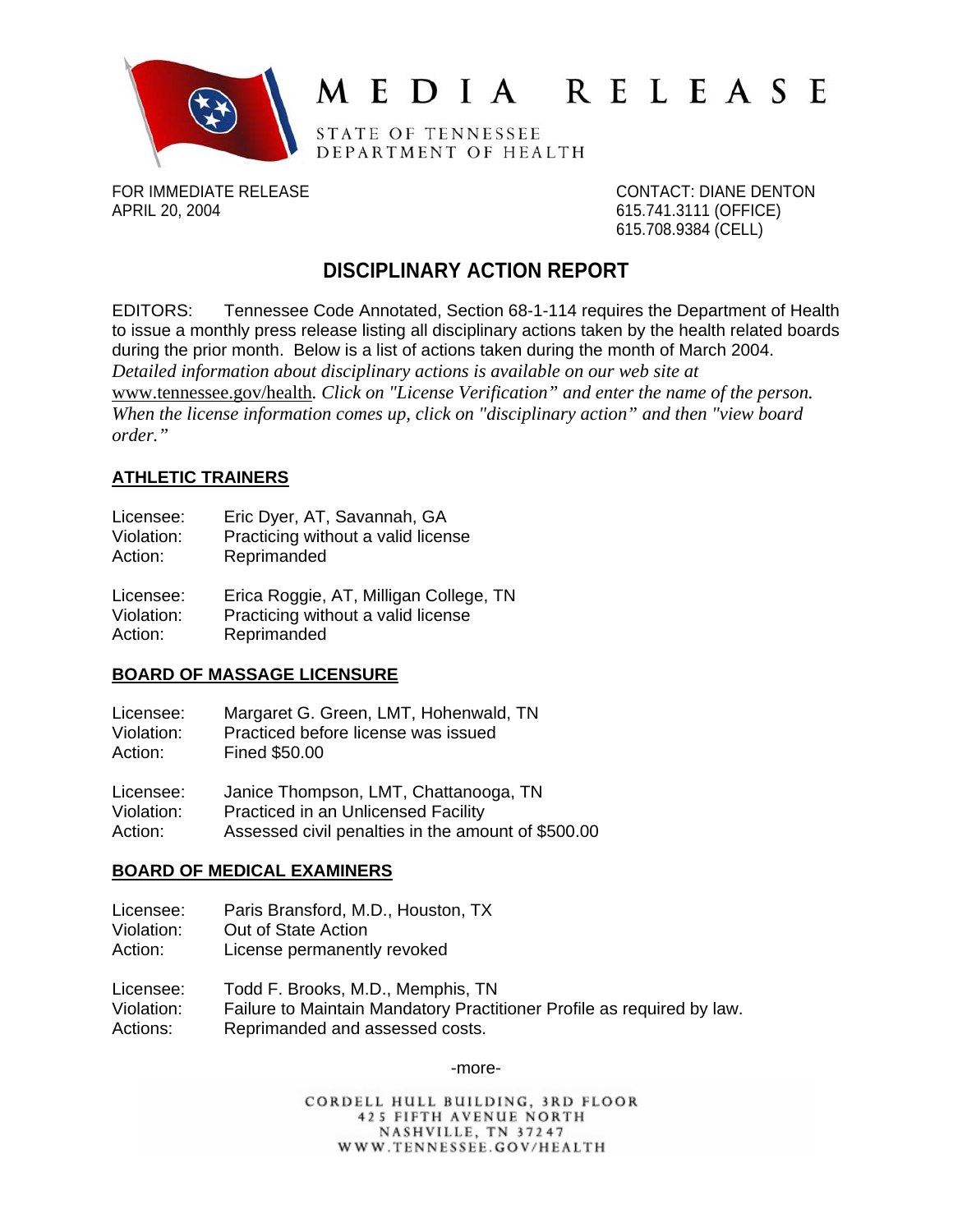#### **BOARD OF MEDICAL EXAMINERS (CONT.)**

| Licensee:                          | Robert Burkich, M.D., Hixson, TN                                                                                                                                                                                                                                                                                                                                                                                              |
|------------------------------------|-------------------------------------------------------------------------------------------------------------------------------------------------------------------------------------------------------------------------------------------------------------------------------------------------------------------------------------------------------------------------------------------------------------------------------|
| Violation:                         | Conviction of a felony and out-of-state action.                                                                                                                                                                                                                                                                                                                                                                               |
| Action:                            | License Revoked; assessed costs                                                                                                                                                                                                                                                                                                                                                                                               |
| Licensee:<br>Violation:<br>Action: | Christopher Carswell, M.D., Milledgeville, GA<br>Out of State Action<br>License placed on Probation for 5 years; he must submit quarterly reports from<br>his supervisor; pay a Civil Penalty in the amount of \$1,000; and assessed costs.                                                                                                                                                                                   |
| Licensee:                          | John D. Crabtree, M.D., Cookeville, TN                                                                                                                                                                                                                                                                                                                                                                                        |
| Violation:                         | Mishandled Prescription Pad                                                                                                                                                                                                                                                                                                                                                                                                   |
| Action:                            | Surrender of license and DEA Certificate; assessed costs                                                                                                                                                                                                                                                                                                                                                                      |
| Licensee:                          | Halbert B. Dodd, II, M.D., Union City, TN                                                                                                                                                                                                                                                                                                                                                                                     |
| Violation:                         | Practicing medicine while license suspended (violation of Board Order)                                                                                                                                                                                                                                                                                                                                                        |
| Action:                            | License revoked, assessed costs                                                                                                                                                                                                                                                                                                                                                                                               |
| Licensee:<br>Violation:<br>Action: | Ray W. Mettetal, Jr., M.D., Johnson City, TN<br>Out of State Action and failure to maintain Mandatory Practitioner Profile.<br>License suspended until such time as his right to practice medicine in the State<br>of Virginia has been restored; thereafter, he must request an order modification<br>and present evidence that he is fully competent to practice medicine in the State<br>of Tennessee; and assessed costs. |

#### **BOARD OF NURSING**

Licensee: Donna Absher, LPN, Kingsport, TN

- Violation: Is unfit or incompetent by reason of negligence, habits or other cause; Is guilty of unprofessional conduct; Making false or materially incorrect, inconsistent, or intelligible entries in any patient records or in the records of any health care facility, school, institution, or other work place location pertaining to the obtaining, possessing, or administration of any controlled substance as defined in the Federal Controlled Substance Act; Unauthorized use or removal of narcotics, drugs, supplies, or equipment from any health care facility, school, institution, or other work place location.
- Action: License Revoked; assessed \$2,000 in civil penalties and \$792.61 in court costs.

-more-

CORDELL HULL BUILDING, 3RD FLOOR **425 FIFTH AVENUE NORTH** NASHVILLE, TN 37247 WWW.TENNESSEE.GOV/HEALTH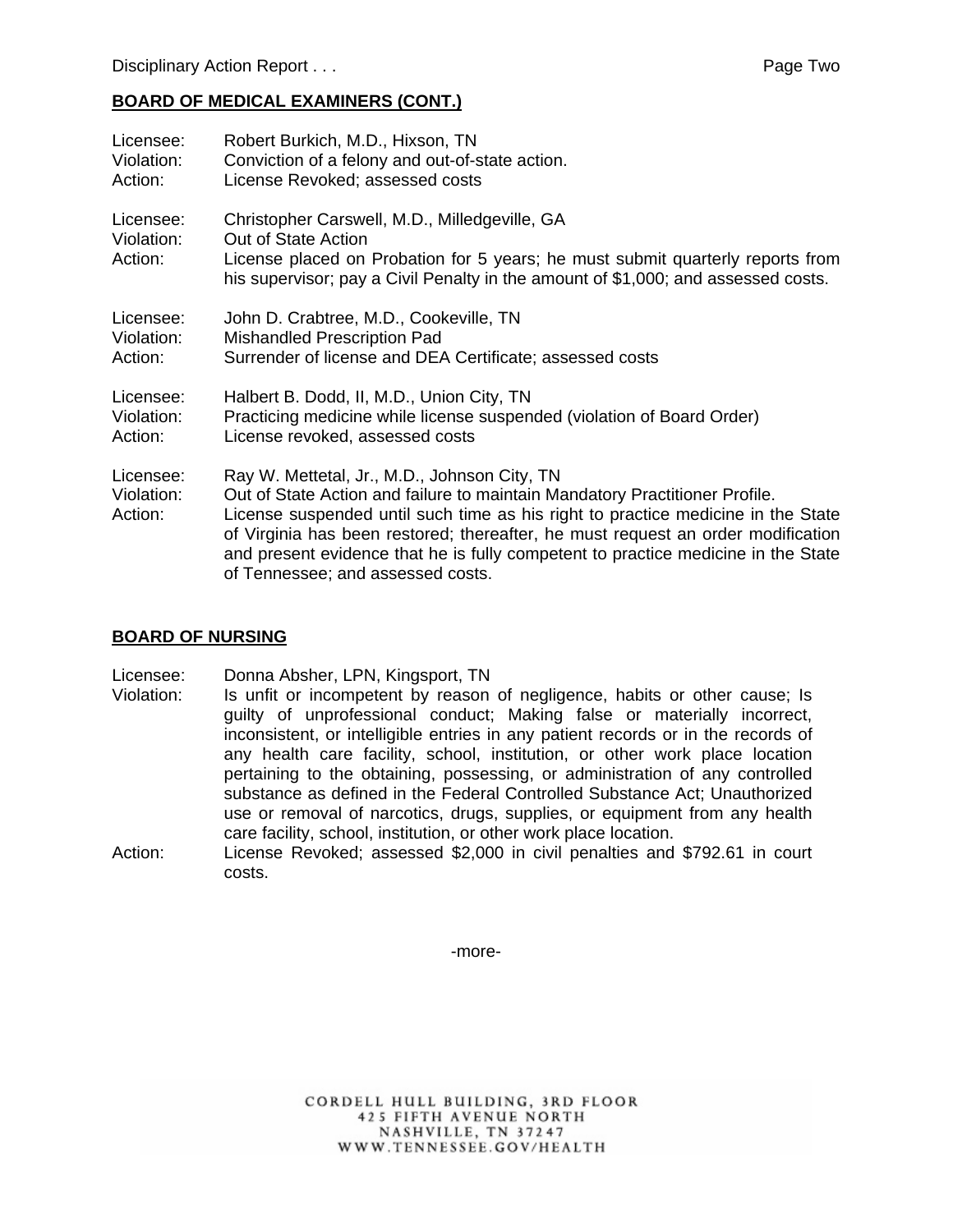# **BOARD OF NURSING (CONT.)**

| Licensee<br>Violation:             | L. Carol Baxter, RN, Dickson, TN<br>Addicted to alcohol or drugs to degree of interfering with nursing duties;<br>Unprofessional Conduct; Failure to maintain a record for each patient, which<br>accurately reflects the nursing problems and interventions for the patient;<br>Making false or materially incorrect, inconsistent or unintelligible entries in<br>any patient records or in the records of any health care facility, school,<br>institution, or other work place location pertaining to the obtaining, possessing<br>or administration of any controlled substance as defined in the Federal<br>Controlled Substance Act; Failing to take appropriate action in safeguarding<br>the patient from incompetent health care practices; Engaging in acts of<br>dishonesty, which relate to the practice of nursing.                                                                                                                                                                                        |
|------------------------------------|--------------------------------------------------------------------------------------------------------------------------------------------------------------------------------------------------------------------------------------------------------------------------------------------------------------------------------------------------------------------------------------------------------------------------------------------------------------------------------------------------------------------------------------------------------------------------------------------------------------------------------------------------------------------------------------------------------------------------------------------------------------------------------------------------------------------------------------------------------------------------------------------------------------------------------------------------------------------------------------------------------------------------|
| Action:                            | License is placed on probation for two (2) years                                                                                                                                                                                                                                                                                                                                                                                                                                                                                                                                                                                                                                                                                                                                                                                                                                                                                                                                                                         |
| Licensee:<br>Violation:<br>Action: | Kerry Blalock, RN, Knoxville, TN<br>Guilty of a crime; Is unfit or incompetent by reason of negligence, habits or<br>other cause; Is addicted to alcohol or drugs to the degree of interfering with<br>nursing duties; Is guilty of unprofessional conduct.<br>License Revoked; assessed \$2,000 in civil penalties and \$965.43 in court<br>costs.                                                                                                                                                                                                                                                                                                                                                                                                                                                                                                                                                                                                                                                                      |
| Licensee:<br>Violation:<br>Action: | Tracy Bradley, LPN, Bluff City, TN<br>Submitting false and misleading information regarding her employment when<br>attempting to reinstate her license<br>Assessed \$500.00 civil penalty                                                                                                                                                                                                                                                                                                                                                                                                                                                                                                                                                                                                                                                                                                                                                                                                                                |
| Licensee:<br>Violation:<br>Action: | Janice Ellis, RN, Metairie, LA<br>Unprofessional conduct; out of state action<br>License Revoked; assessed \$500 in civil penalties and \$226 in court costs                                                                                                                                                                                                                                                                                                                                                                                                                                                                                                                                                                                                                                                                                                                                                                                                                                                             |
| Licensee:<br>Violation:<br>Action: | Susan Graham, LPN, Springville, TN<br>Unprofessional Conduct; and intentionally or negligently causing physical or<br>emotional injury to a patient.<br>Reprimanded                                                                                                                                                                                                                                                                                                                                                                                                                                                                                                                                                                                                                                                                                                                                                                                                                                                      |
| Licensee:<br>Violation:<br>Action: | Donna Hamilton, LPN, Tullahoma, TN<br>Failure to maintain a record for each patient which accurately reflects the nursing<br>problems and interventions for the patient; abandoning or neglecting a patient<br>requiring nursing care; making false or materially incorrect, inconsistent or<br>unintelligible entries in any patient records or in the records of any health care<br>facility, school, institution or other work place location pertaining to the obtaining,<br>possessing or administration of any controlled substance as defined in the<br>Federal Controlled Substance Act; Failing to take appropriate action in<br>safeguarding the patient from incompetent health care practices.<br>License suspended until she receives an evaluation to determine competency<br>through a school of practical/registered nurse program and must enroll in and<br>successfully complete a refresher course provided by a practical/registered nurse<br>program that has been approved by the Board.<br>-more- |
|                                    | CORDELL HULL BUILDING, 3RD FLOOR<br>425 FIFTH AVENUE NORTH<br>NASHVILLE, TN 37247<br>WWW.TENNESSEE.GOV/HEALTH                                                                                                                                                                                                                                                                                                                                                                                                                                                                                                                                                                                                                                                                                                                                                                                                                                                                                                            |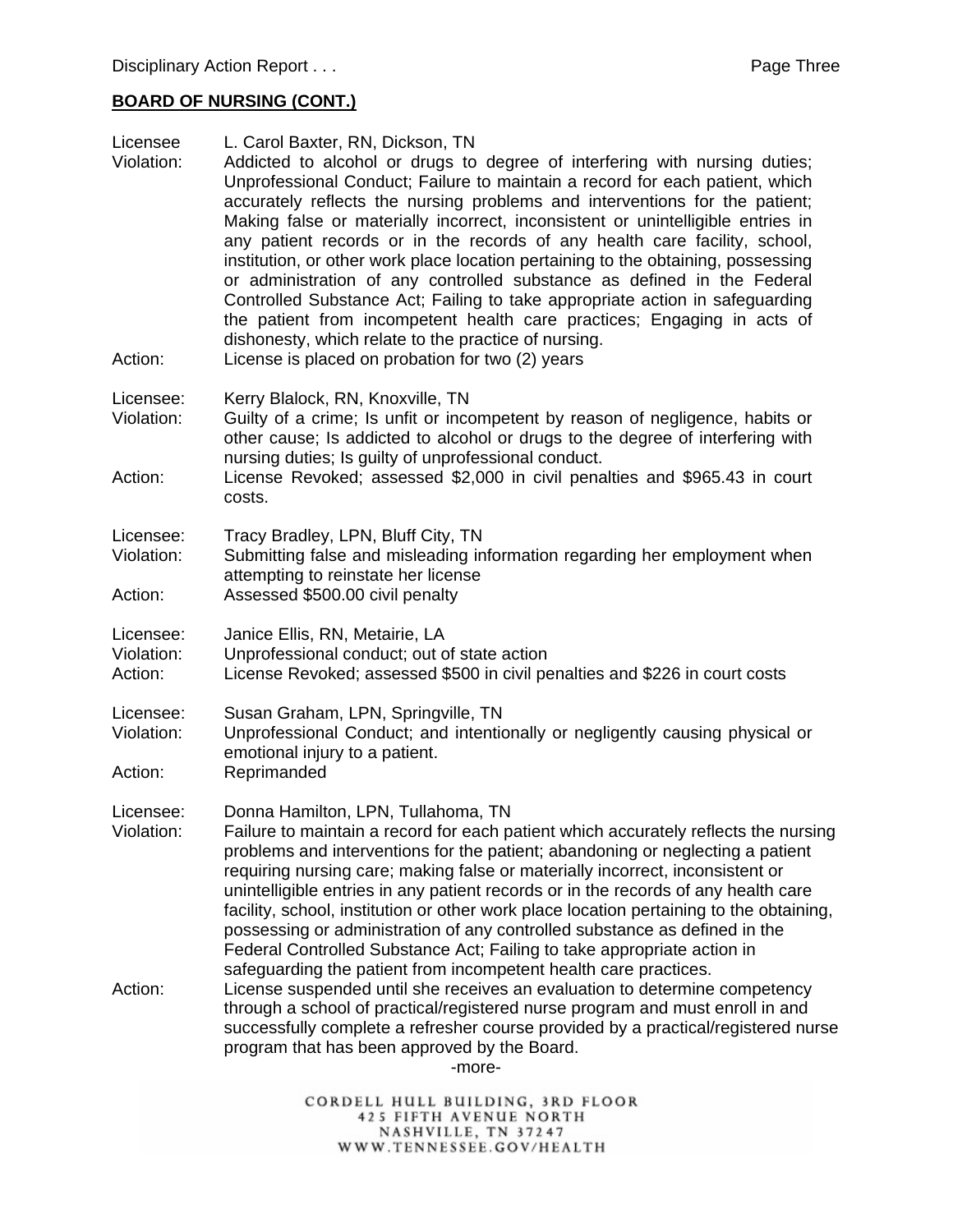# **BOARD OF NURSING (CONT.)**

| Licensee:<br>Violation:<br>Action: | Caroline F. Humphries, RN, Nashville, TN<br>Unprofessional conduct; Intentionally or negligently causing physical or<br>emotional injury to patient; Failing to take appropriate action in safeguarding<br>the patient from incompetent health care practices; Performing nursing<br>techniques or procedures without proper education and practice.<br>License is placed on probation for two (2) years; must obtain nine continuing<br>education credits in Ethics and Jurisprudence within twelve months.                                                    |
|------------------------------------|-----------------------------------------------------------------------------------------------------------------------------------------------------------------------------------------------------------------------------------------------------------------------------------------------------------------------------------------------------------------------------------------------------------------------------------------------------------------------------------------------------------------------------------------------------------------|
| Licensee:<br>Violation:<br>Action: | William S. Ivey, RN, Sevierville, TN<br>Unauthorized use or removal of narcotics, drugs, supplies, or equipment from<br>any health care facility, school, institution or other work place location.<br>License placed on maximum 3 yrs Probation; required to contract with TNPAP<br>within 30 days of the effective date of order; probation to run concurrent with said<br>contract up and until the expiration of 3 years.                                                                                                                                   |
| Licensee:<br>Violation:<br>Action: | Dora King, LPN, Seymour, TN<br>Is unfit or incompetent by reason of negligence, habits or other cause; is<br>guilty of unprofessional conduct; failure to maintain a record for each patient<br>which accurately reflects the nursing problems and interventions for the<br>patient; making false or materially incorrect, inconsistent, or intelligible entries<br>in any patient records; unauthorized use or removal of narcotics, drugs,<br>supplies or equipment.<br>License Revoked; assessed \$16,000 in civil penalties and \$903.99 in court<br>costs. |
| Licensee:<br>Violation:<br>Action: | Deborah Lange, LPN, Trezevant, TN<br>Guilty of a Crime<br>License Revoked; assessed \$1,000 in civil penalties; and \$548.03 in court<br>costs.                                                                                                                                                                                                                                                                                                                                                                                                                 |
| Licensee:<br>Violation:<br>Action: | Jessica Marlow, LPN, Jellico, TN<br>Unprofessional Conduct; impersonating another licensed<br>practitioner;<br>engaging in acts of dishonesty related to the practice of Nursing.<br>License Revoked; assessed \$3,000 in civil penalties; and \$752.02 in court<br>costs.                                                                                                                                                                                                                                                                                      |
| Licensee:<br>Violation:            | Hassie Merrell, LPN, Monteagle, TN<br>Unprofessional conduct; Failure to maintain a record for each patient which<br>accurately reflects the nursing problems and interventions for the patient;<br>Making false or materially incorrect, inconsistent or unintelligible entries in<br>any patient records or in the records of any health care facility, school,<br>institution or other work place location pertaining to the obtaining, possessing<br>or administration of any controlled substance as defined in the Federal                                |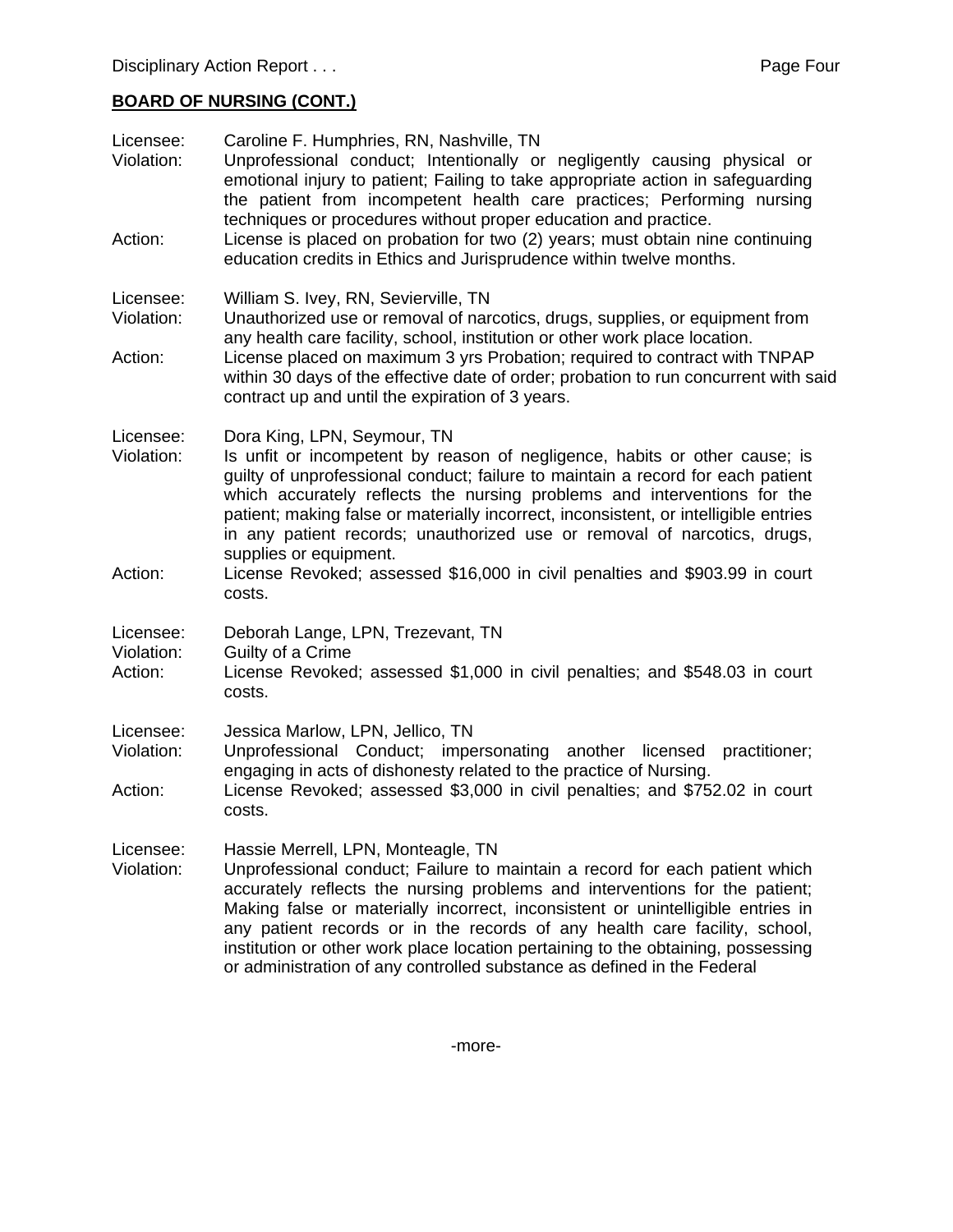# **BOARD OF NURSING (CONT.)**

| Action:                            | Controlled Substances Act; The use of any intoxicating beverage or the illegal<br>use of any narcotic or dangerous drug while on duty in any health care<br>facility, school, institution or other work place location; Being under the<br>influence of alcoholic beverages, or under the influence of drugs which impair<br>judgment while on duty in any health care facility, school, institution, or other<br>work place location; Performing nursing techniques or procedures without<br>proper education and practice; and Engaging in acts of dishonesty, which<br>relate to the practice of nursing.<br>License is suspended until such time as she enters into a contract with the<br>Tennessee Professional Assistance Program. When proof of an established<br>contract is received, license will be place on probation for a period to run<br>concurrent with the contract, but shall be no less than three (3) years.                                                                                       |
|------------------------------------|--------------------------------------------------------------------------------------------------------------------------------------------------------------------------------------------------------------------------------------------------------------------------------------------------------------------------------------------------------------------------------------------------------------------------------------------------------------------------------------------------------------------------------------------------------------------------------------------------------------------------------------------------------------------------------------------------------------------------------------------------------------------------------------------------------------------------------------------------------------------------------------------------------------------------------------------------------------------------------------------------------------------------|
| Licensee:<br>Violation:<br>Action: | Donita Robinson-Reid, LPN, Sevierville, TN<br>Unprofessional conduct; action in another State<br>License Revoked; assessed \$500 in civil penalties; and \$372.44 in court<br>costs.                                                                                                                                                                                                                                                                                                                                                                                                                                                                                                                                                                                                                                                                                                                                                                                                                                     |
| Licensee:<br>Violation:<br>Action: | Sheri Shockey, RN, Memphis, TN<br>Is unfit or incompetent by reason of negligence, habits or other cause; Is<br>guilty of unprofessional conduct; Abandoning or neglecting a patient<br>requiring nursing care; Unauthorized use or removal of narcotics, drugs,<br>supplies, or equipment from any health care facility, school, institution or<br>other work place location; Being under the influence of alcoholic beverages,<br>or under the influence of drugs which impair judgment while on duty in any<br>health care facility, school, institution or other work place location.<br>License Revoked; assessed \$3,000 in civil penalties and \$1,411.74 in court<br>costs.                                                                                                                                                                                                                                                                                                                                      |
| Licensee:<br>Violation:<br>Action: | Lynn Whitehead, RN, Smithville, TN<br>Is guilty of a crime; Is guilty of unprofessional conduct; Intentionally or<br>negligently causing physical or emotional injury to a patient; Failure to<br>maintain a record for each patient which accurately reflects the nursing<br>problems and interventions for the patient; Making false or materially<br>incorrect, inconsistent or unintelligible entries in any patient records or in the<br>records of any health care facility, school, institution or other work place<br>location pertaining to the obtaining, possessing or administration of any<br>controlled substance as defined in the Federal Controlled Substances Act;<br>Unauthorized use or removal of narcotics, drugs, supplies, or equipment from<br>any health care facility, school, institution or other work place location;<br>Engaging in acts of dishonesty which relate to the practice of nursing.<br>Licensee Revoked; assessed \$10,000 in civil penalties and \$752.02 in court<br>costs. |

-more-

CORDELL HULL BUILDING, 3RD FLOOR<br>425 FIFTH AVENUE NORTH<br>NASHVILLE, TN 37247<br>WWW.TENNESSEE.GOV/HEALTH